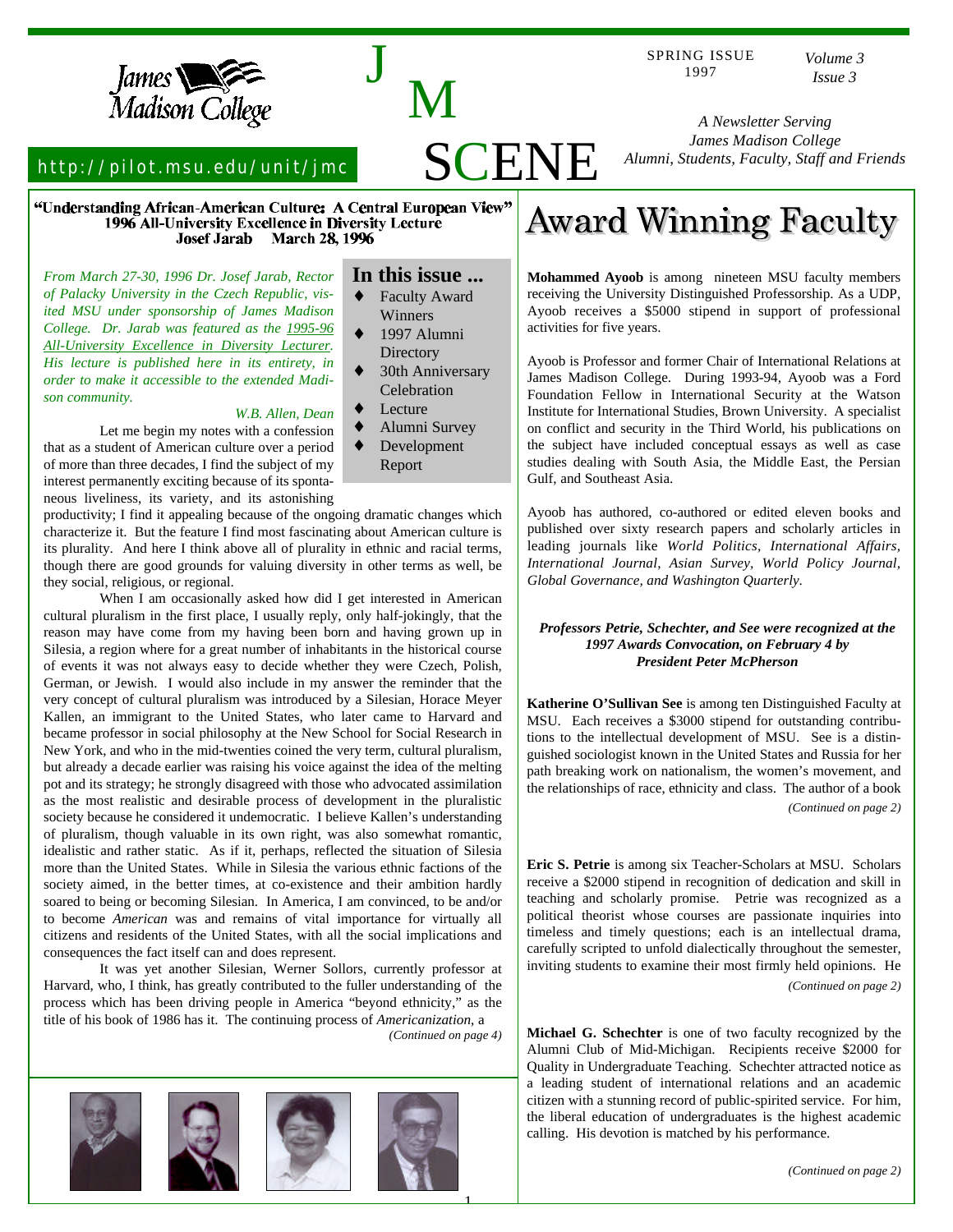## **Award Winning Faculty**

#### *(Continued from page 1)*

on ethnic nationalism and co-author with Linda Racioppi of Madison, of another on the women's movement in Russia, Dr. See is a scholar of rare breadth, whose research builds bridges to history and political science.

A teacher of teachers, she has twice been selected as faculty mentor for the Lilly Fellowship program. With her leadership (and that of colleague Maxine Baca Zinn), the much-soughtafter Minority and School Transformation program was initiated at MSU. Dr. See also chairs Madison's program in Social Relations. Within the University, she has played a vital role in urban studies, race and ethnic studies, and women's studies.

## *(Continued from page 1)*

combines clarity, subtlety and mastery of the delicate art of dialogue with unfeigned openness, gentle intensity and rare tact. A remarkable number of students testify that he is their most memorable teacher.

Dr. Petrie is a recipient of a John M. Olin Fellowship to support revision of his dissertation into a book. His work is at the leading edge of two great waves of scholarship central to contemporary discussions in political theory; the debate between liberals and communitarians and the rediscovery of the relevance of Aristotle's writings.

An alumnus of James Madison College, Professor Petrie is devoted to the College's goal of uniting learning and living for both faculty and students.

#### *(Continued from page 1)*

Known for his remarkable combination of clarity, intensity, and openness, each of his courses makes the great questions of international politics come alive for students. He possesses an uncanny ability to get students to think together but for themselves. Professor Schechter is also a matchless academic advisor.

Michael G. Schechter's life and work prove that it is possible to unite teaching, scholarship, and academic citizenship at the highest level, thereby demonstrating that the land-grant ideal is not just a dream.



## **STUDENTS LEADING THE PACK! Class of Fall '97 Graduates**

**Sarah Donoghue** (SR) is the Volunteer Coordinator for the MSU Sexual Assault Crisis and Safety Education Program. Donoghue coordinates programs and oversees volunteers, in addition to filling other service endeavors at the Lansing Rescue Mission, Into the Streets, Senior Class Council, and travel to Mexico in the Alternative (Spring) Break Program.

**Julie Egan** (IR, PE) and **Amanda Sloat** (PTCD) will attend a symposium sponsored by the Center for the Study of the Presidency, a non-profit, nonpartisan educational corporation founded by President Eisenhower. This year marks the 28th annual student symposium. The topic symposium will focus on: "Democracy in Transition in the United States and Abroad." Egan and Sloat will join other students on March 14-16 at the Hyatt Regency in Washington D.C.

President Clinton is scheduled to deliver the Friday night keynote address. Other participants include the Ambassadors from Hungary, Romania, Poland, Argentina, Venezuela and Guatemala as well as other foreign policy cabinet members and advisors.

MSU President McPherson sits on the National Advisory Committee for the Center and Julie Wukovits (PTCD, 96) was named a Fellow with the Center last year.

**Phillip Fedewa** (SR) is a recipient of the Ryder Scholarship.

**Kelly Gacki, Emily Marroquin,**

**Amanda Sloat,** and **Corzell Sykes** are the featured speakers for JMC's Annual Scholars' Forum to be held on Sunday, April 13, 1997. The forum gives students the opportunity to share results of their major research conducted with a Madison professor. Scholars will present on: "How High School Students View Equal Opportunity in America" (Prof. Katherine See), "An Overview of Housing and Social Policy in the United States: A Case Study of the Gautreaux Assisted Housing Program" (Prof. Katherine See), "The Future of Liberal Democracy: An Analysis of The End of History and the Last Man" (Prof. Richard Zinman), and "The College Admissions Achievement Program: Should There be Opportunity for the Academically Underprepared" (Dean William Allen), respectively.

**Scott Harold** (IR) is the student speaker for JMC's Spring Commencement Ceremony on May 3rd at the Wharton Center. His topic is "Our Shared Experiences: A Community and a Search for Wisdom." Harold is from Bloomfield Hills and conducted his field experience at the US Embassy in Beijing, China. After graduation, Harold plans to pursue a PhD in Political Science.

**Beau Kilmer** (IR, PE) is the author of a Los Angeles Times Commentary, *Are Needle Exchanges a Forgotten Weapon in the War Against AIDS?* Kilmer presents a "yes" viewpoint which ran on Monday, January 13, 1997. The article can be viewed online at www.latimes.com via the paper's search engine.

**American Public Affairs** Stephanie Pytlak **International Relations** Megan Barnhart Ian Coffer Benjamin Cox Laura Chin John Conlen Anthony Demasi Janet Deutsch Teferi Gebremichael Robert Haden Amy Kissonergis Matthew Levine Katrien Maes Brenda Marczynski Hiroyuk Mitsuji Cynthia Risner Amy Schuler Heather Silvey Jonathan Stivers Jesse Sweeney Marie Weis **Political Theory and Constitutional Democracy** Lalida Benjanak Ryan Bennett

Veronica Brown Sara Deprez Carl Hawkins Toussaint Ware **Political Economy** Valerie Cole Andrew Hubbs Preeti Kapoor Matthew Schaub Alison Schwartz Alexander Shire Jeffrey Wells Mahalia Womack **Social Relations** Amanda Betts Kimberly Brewer Jodi Chattaway Diann Cosme William Cottrell Michelle Guzman Courtney Handley Suzanne Jerome Paul Karr Michelle Levine Kelly Martin Jolina Oberry Molly Obrien

## **Attention Alumni:**

JMC Student Senate, in conjunction with the JMC Alumni Association, have begun to plan "Take a Madison Student to Work Day." This one day "field experience" will introduce students to varied fields of work from out alumni. If you are interested in having a student visit your workplace and learn what you have done with your degree, be on the lookout for additional details in the next newsletter!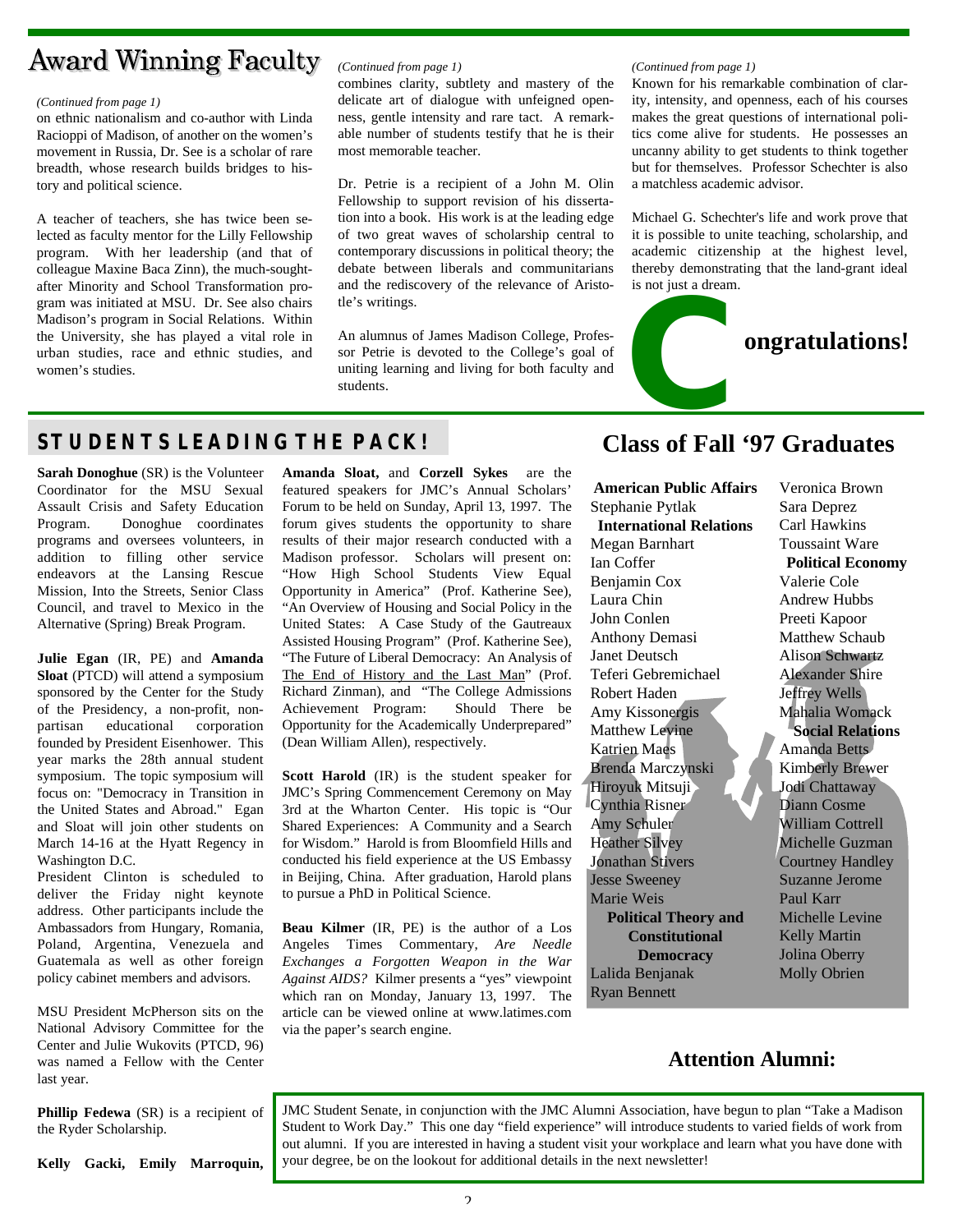## **JMC Alumni Association**

*Fred Headen-President R.Lance Boldrey-Vice President Mark Burzych-Treasurer Ed Dougherty-Secretary*

**Alumni Association Update** by Frederick Headen

Each issue of the College's newsletter will have a page devoted to alumni association news. In this issue, I have been asked to update you regarding the following alumni association activities:

*Board Meetings.* The board of directors of the alumni association meets approximately four times during each school year, usually in December, January, March, and October or November. The next board meeting will be on Saturday March 14th. Meetings begin at 2:00pm and are held in the senior seminar room on the 3rd floor of South Case Hall. Alumni and students are welcome to attend.

*Informal East Lansing Gathering.* For the last several years, the alumni association has sponsored an informal gathering at Bilbo's Restaurant in East Lansing. Alumni and current Madison students get together in an informal setting over pizza and soft drinks to talk about life at the College and the world of work. This year's gathering will convene on Thursday March 20th, beginning at 7:00pm.

*Future Regional Gatherings.* At board meetings in December of 1996 and January of this year, we discussed how alumni might be brought together on a more regular basis than now occurs. Given career and family commitments, as well as geographic distance, it may be impractical for many alumni to return to the College with great frequency. However, one alternative might be to organize gatherings in locations where large concentrations of Madison alumni live and work. There are, for example, sizable numbers of alumni in the Detroit area, as well as in Chicago, Washington, Boston, California, Cincinnati, and New York. The alumni association might coordinate the purchase of a block of tickets for a Detroit Tiger's baseball game. Ultimately, a number of regional Madison alumni clubs might evolve. Let us know what you think. Mail, fax, or e-mail any comments or suggestions you may have to the alumni association c/o the College.

At press time, Alex Shire committed to assemble a JMC Alumni Club in the NY area. If you reside in NY, NJ, or CT, give Alex a call at 212-907-1688.

*Annual Meeting.* At the alumni association annual meeting this past October, Laura Marie Casey, Christopher Iamarino, Christine Long, and Scott Settle were elected to the board of directors for threeyear terms of office ending in 1999. The current board of directors consists of the following individuals:

*Terms Expiring in 1997*

# James Madison Gollege 1996 Alumni Directory

I want to order \_\_\_ copy(s) of the 1997 James Madison College Alumni Directory at a cost of \$15 each (including shipping and handling). Please mail the directory(s) to the following address:

Name\_\_\_\_\_\_\_\_\_\_\_\_\_\_\_\_\_\_\_\_\_\_\_\_\_\_\_\_\_\_\_\_\_\_\_\_\_\_\_\_\_\_\_\_\_\_\_\_\_\_\_\_\_\_\_\_\_\_\_\_\_\_

Street address\_\_\_\_\_\_\_\_\_\_\_\_\_\_\_\_\_\_\_\_\_\_\_\_\_\_\_\_\_\_\_\_\_\_\_\_\_\_\_\_\_\_\_\_\_\_\_\_\_\_\_\_\_\_\_

City, state\_\_\_\_\_\_\_\_\_\_\_\_\_\_\_\_\_\_\_\_\_\_\_\_\_\_\_\_\_\_\_\_\_\_\_\_\_\_\_\_\_\_\_\_\_\_\_\_\_\_\_\_\_\_\_\_\_\_

Zip code, country \_\_\_\_\_\_\_\_\_\_\_\_\_\_\_\_\_\_\_\_\_\_\_\_\_\_\_\_\_\_\_\_\_\_\_\_\_\_\_\_\_\_\_\_\_\_\_\_\_\_\_\_

Home phone number  $\qquad \qquad \qquad$ 

\_\_\_ I have enclosed my check/money order in the amount of \$ \_\_\_\_\_\_ for the directory(s).

**The JMC Alumni Directory is a comprehensive publication including general information on graduates. The directory is divided into three main sections: graduate listing, occupational listing, and regional listing.**

**The College hopes that the directory will help alumni to renew old acquaintances and network personally and professionally.**

| R. Lance Boldrey<br>Philip D'Anieri                                 | Mark Burzych<br>Frederick Headen      | The James Madison College li-<br>brary is pleased to accept books<br>authored by its alumni. Book |
|---------------------------------------------------------------------|---------------------------------------|---------------------------------------------------------------------------------------------------|
| Terms Expiring in 1998<br><b>Ed Dougherty</b><br>Tak Ready          | <b>Chere LaRose</b><br>Vacancy        | contributions to the library may<br>be sent to:<br><b>James Madison College</b>                   |
| Terms Expiring in 1999<br>Laura Marie Casey<br>Christopher Iamarino | Christine Long<br><b>Scott Settle</b> | <b>Attn: Alumni Relations</b><br>MSU, 369 S. Case Hall<br>E. Lansing, MI 48825-1205               |

**The Tradition Continues ...** The JMC Class of 2001 (freshmen class of Fall 1997) has already filled and is shaping up to be an outstanding group of students. If you are interested in contacting newly admitted students in your area, please contact Sandi Hewitt, Assistant to the Dean, at the College. Sandi may be contacted at 517/353-5260 or by e-mail at hewitt@pilot.msu.edu.

Prospective contacts are always welcome as well! Even though alumni have graduated, they can still play a large role in the College through contact with current and prospective students. This is a great opportunity to share your memories and knowledge of the College and insure that the *Madison tradition continues*!

<u> Xaaraa xaadaa xaadaa xaadaa xaadaa xaadaa xaadaa xaadaa xaa</u>

A Madison Homecoming

*Questions, comments and concerns regarding Alumni Relations may be directed to the Constituent Liaison at:* **517-353-3381-voice 517-432-1804-fax presto28@pilot.msu.edu http://pilot.msu.edu/unit/jmc/jm06000.html**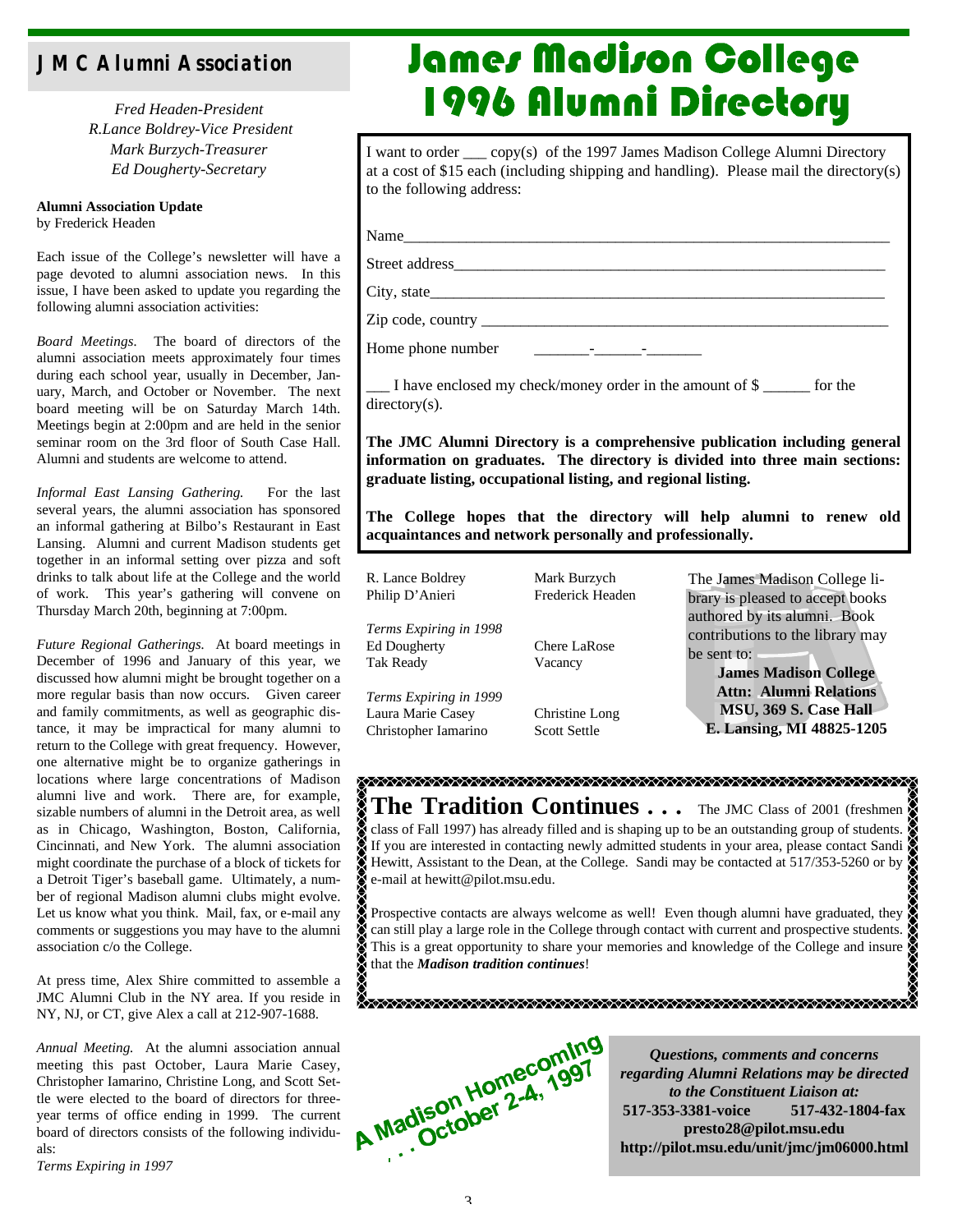#### *(Continued from page 1)*

dynamic mechanism of pushes and pulls, of "descent" and "consent," as Sollors qualifies, it is no longer to be presented or understood as a straightforward process of assimilation to mainstream values because both the *modus operandi* and the *values* themselves as objectives are under continuous pressures eliciting continual alterations.

Cultural pluralism for me, then, is firstly an expression of the **reality** that America and American culture have been pluralistic since the beginning of their existence. The recognition of the very fact, though, does not amount to an advocacy of maintaining permanent or even eternal ethnic groups; to the contrary, my understanding of the term involves all kinds of interaction, intentional and unintentional, between individual groups and their cultures. The term relates, therefore, to a very complex **process** that is richer than mere assimilation and more complicated than integration; the nature of the process is, of course, contentional. The arsenal may include imitation and acculturation, blendings and amalgamation, acquired identities and new syncretic forms of existence and performance.

In a historical perspective the process is not fully captured in the image of a river with tributaries because by now the tributaries have not only changed the main stream, they simply became the flow itself. But as early as 1970, Albert Murray, along with Ralph Ellison one of the most convincing defenders and interpreters of such dynamic cultural dualism or rather pluralism, could write that "the mainstream is not white but mulatto." About the same time Ellison himself wrote that "most American Whites are culturally part Negro American without even realizing it." But earlier, in his *Shadow and Act*, certainly one of the most sensitive studies of American culture, he reached far, far back into history to emerge with a finding that may have referred to something obvious when pronounced but had hardly ever been taken into cultural account before that. "The master artisans of the South were slaves," Ellison revealed, and completed his statement with a list of the Negroes' influences on the "mainstream of American culture" to which, as the complaint had it, they themselves remained "alien."

It is not by mere chance that I quote here two African American writers and that I can find in their views some encouragement that helps me grasp the phenomenon which for a lack of a better term I refer to as **dynamic cultural pluralism**. *The truly crucial reason for bringing black views into the discussion of the process of Americanization, however, is quite simple - it ensues from my conviction that among the most powerful elements behind that dynamism in American pluralism has been the presence of African Americans in American society and their presence in American culture.* The very position that the Africans and later the African Americans were forced into within the social structure of the New World, and which they were, understandably, challenging through history made them into a *driving force* in the shaping of national culture. It need not always be visible at first sight but I would doubt that it can ever be neglected in

serious scrutiny. Toni Morrison is not the first, she may just be the most eloquent of those who make us aware of the fact that the presence of "blackness" in American literature, for instance, did not even have to be explicitly expressed to be recognized and perceived as existing. And writers like Herman Melville, Mark Twain, or William Faulkner prove it not only in their stories with black characters on stage, so to say, but in stories that seem to be exclusively "white." And they do not have to be recognizable African influences that make American culture different from European, as much as they, indeed, can make a difference - it is the cultural diversity that seems to be a source capable of creating distinctive qualities. I believe that it is not an exaggeration, however strong it may sound as a statement, for me to say that from *where we look at your country we can see no purely white national culture, not in an historical perspective and less so in the present time; the "interrelatedness of blackness and whiteness" in American culture that Ellison was trying to make Americans aware of already in the late fifties has become more visible once again now, four decades later.* And I would add that it is, indeed, its pluralism that makes American culture so interesting, that makes it so fascinating.

In the light of what I have said it need not surprise you that I have some difficulties with the concept and policy, and even more the consequential reality of multi-culturalism, especially now when it is being introduced into our part of the world as one of the paradigms and objectives of educational and research programs of the Council of Europe, most likely as an American transplant.

 I can see the political justification for the term and even for the ensuing policy, when there is urgent need to change an unsatisfactory situation, for instance, a lack of recognition of the so called minority cultures in a pluralistic society; but it is exactly the limiting political aspect involved in the concept that, at the same time, creates some worries. Not being so naïve as to refuse the unavoidable existence and the potential benefit of politics in the development of the culturally diverse environment, *I believe there to be reasons to fear that the blueprint for multiculturalism excessively stressing borders between cultures rather than admitting the reality of and the right to cultural diversity, may even have some counterproductive effects.* There can be no doubt about the merit of increased concentration on previously neglected fields and phenomena in American culture, within the academic world and in the society at large. "Of course, writers should not be excluded by virtue of race, region, or gender," Werner Sollors admitted a decade ago, "but at the same time," he continued in his query, "should the very same categories on which previous exclusivism was based really be used as organizing concepts?"

Looking around today, I assume, America is and we all are much richer in our awareness and knowledge of the pluralistic nature of American culture and its wealth, thanks to the creation of various departments of specialized studies on American and even European campuses and thanks to a great number of research projects and scholarly works based exactly on such formerly neglected organizing concepts. And yet, is the laudable interest not in a danger of being sidetracked into some new kind of separatism, indeed, a new segregation or "ghettoisation," namely through political maneuvers of whatever faction or side? Are we not risking a loss of a larger, more assembling perspective that should represent or aim at our real goal - the learning of the full and complex truth about American culture? It just seems to me that the program and the implementation of the idea of pluralism can and could offer more than the policy of multi-culturalism - in granting space for independence, as well as for a synthesis that results or may result from coexistence, confluence and mutual inspiration and responses of various cultures. Still, I understand that multi-culturalism as a practical ideology has come into being because there was a need for it and it may transform or be replaced when it will have served its purpose; as long as the society remains aware of its possibilities and limitations it can, of course, remain beneficial. I personally believe it may turn out to have been just one chapter, one stage in the dynamic and ongoing process of cultural pluralism.

When my friends and colleagues from the United States, including Fulbright lecturers who come to Czech universities to teach American culture and literature, ask why we have not yet installed departments of American Ethnic Studies or of African American Studies, knowing my involvement in the field, I must be offering them a rather disappointing answer when I say that we do not even plan to open such departments. As a matter of fact, in the curriculum that our students can choose from, only some of the graduate courses could afford a deep specialization, such as African American Poetry, Womanist Ideas in Contemporary Writing, or Jewish American Storytellers. The general courses on American literature in the Department of English and American Studies, for both graduates and undergraduates, however, recognize as one of their high priorities the requirement to adequately convey the *pluralistic nature* of the culture. In such courses, then, reading Frederick Douglass, for instance, is an integral part of American letters, as is reading of Henry David Thoreau, and the discussion of Douglass' autobiographical narrative can be a potent part of the more general debate of the phenomenon that F.O. Matthiessen called the American Renais- *(Continued on page 7)*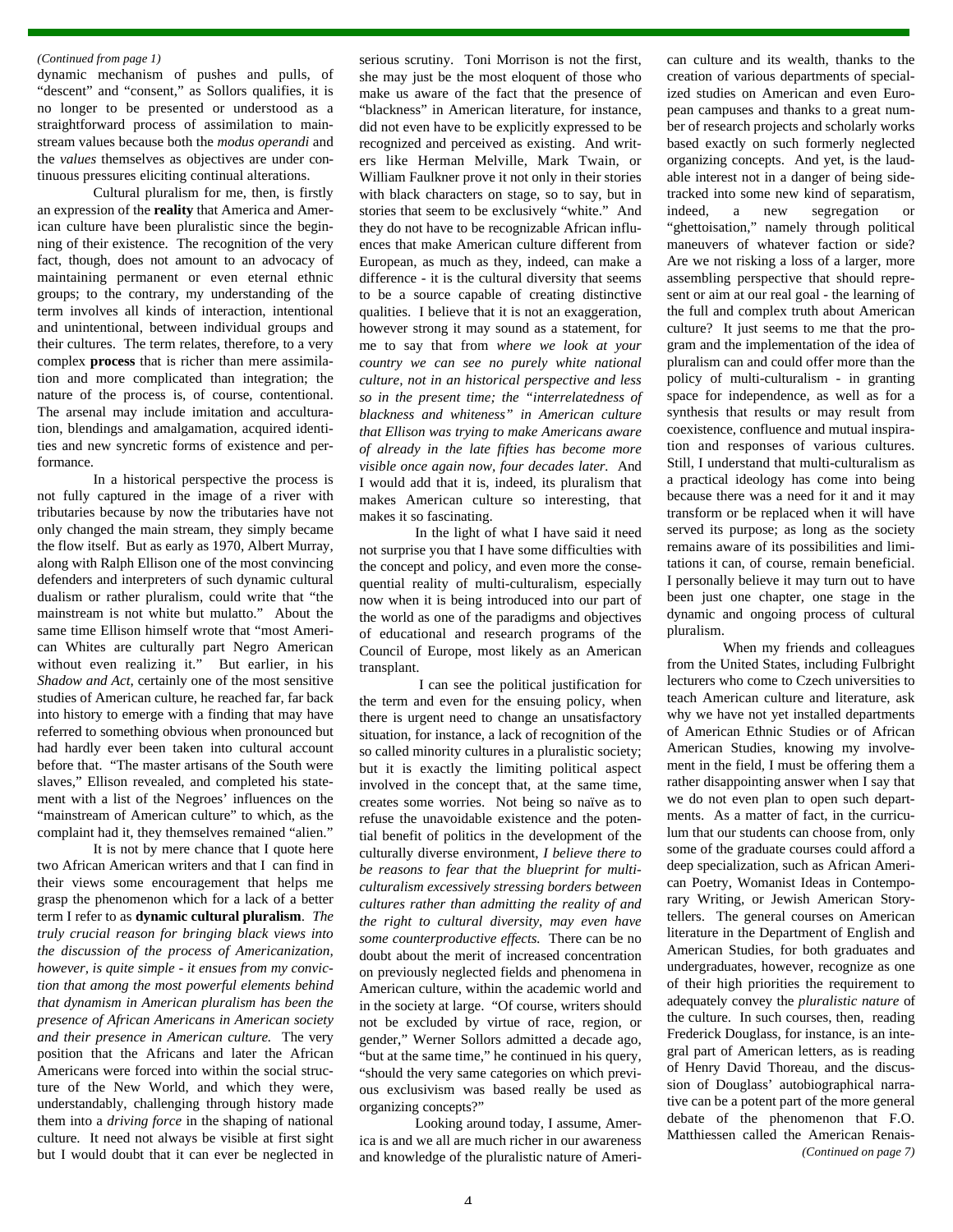**Stephen O. Murray** (JMCD, '72) authored three books published in 1996: American Gay (University of Chicago Press), Angkor Life (Bangkok: Bua Luang), and Islamic Homosexualities (Ney Work University Press).

**Fred Headen** (JMCD, '78) was the commencement speaker at the January Commencement Ceremony for Cooley Law School in Lansing. Headen is also a member of Cooley's Board of Directors.

**Dale Robertson** (JMCD, '79) is Vice President of Governmental Affairs at Blue Cross Blue Shield of MI. Robertson previously held the position of Assistant Vice President of State Relations. Robertson is also a recent appointee to the Michigan Political Leadership Program's Advisory Board.

**Rogers Smith** (JMCD, '79) authored Civic Ideals: Conflicting Visions of Citizenship in U.S. Law. in 1996

John Walters (JMCD, '79) co-authored Body Count in the Fall of 1996.

**Tracey Yokich** (JMCD, '82) is an Attorney with Martha R. Seger & Associates in Birmingham, MI. Yokich is a former Legislator in the MI House of Representatives.

**Mark Burzych** (SOCEC, '85) is a Partner with Foster Swift Law Firm in Lansing.

**Matt Barkovitz** (IR, '90) is a RS/6000 Sales Specialist with IBM in California.

**Brenda Sandberg** (JMCD, '90) is an Environmental Planner with the Maryland-National Capitol Park and Planning Commission. Sandberg is responsible for the Montgomery County Department of Park and Planning.

**Kathleen Cady** (MS, '92) is a 1994 graduate of the University of Michigan's Master of Urban Planning program. Cady is an Economic Development Coordinator for the City of Brookfield in Wisconsin.

**Tonya Holland** (MS, '92) is a Community Planner with the Maryland-National Capitol Park and Planning Commission. Holland is also a Lobbyist with Surface Transportation Policy Project.

**Kristin Lado** (IR, '92) earned a Master of Public and International Affairs degree from the University of Pittsburgh in April of 1996. Currently, Lado is a Consultant at the World Bank in the Department of Information and Technology Services.

**Steven Liedel** (MS, '92) is a law student at the University of Pittsburgh.

**David Mikosz** (PE, '92) submitted his thesis at the University of Cambridge. An oral defense is expected in April of 1997.

**Chuck Vellenga** (IR, '92) and **Laura DeKoning**

**Alumni Updates** (IR, '94) are engaged to be married on July 19, 1997. Vellenga is completing his dissertation at Princeton in the Politics Department. His dissertation examines the model of war, including peace, international relations, domestic violence and other types of interaction with the potential for violence.

> **Rujuta Bhatt (**IR, '93) is engaged to Sameer Srivastava. The two plan to marry in August of 1997. Currently Rujata is a student at Harvard Medical School.

**Katie Henniger** (PTCD, '93) is a Media Planner with BBDO, an advertising firm in Chicago.

**Laura Schenck** (PTCD, '93) earned a JD from Indiana University's School of Law in May of 1996. Schenck graduated with honors and received the Order of the Barristers. While at IU, Schenck's extra-curricular endeavors included: Delta Theta Phi, *Federal Communications Law Journal*, Sheman Minton Moot Court Board, Spring Moot Court Competition Team, and the Women's Law Caucus. Schenck, an Attorney at Baker & Daniels Law Firm, resides in Ft. Wayne, IN with her husband, **Brian O'Donnell** (MS, '92), who is a surveyor.

**Steve Arends** (IR, '95) is a Market Analyst for the Telecommunications Transmission Group at Frost & Sullivan. Arends is also founder of the AIC (Arends International Consulting) Group, which specializes in Asia-Pacific investments and trading. Arends is pursuing a Master of Business Administration in International Economic and Political Assessment, Pacific Basin Studies at Dominican College in San Rafael, CA.

**Amy Lynn Austin** (SR, '95) earned a Master of Labor and Industrial Relations degree from MSU in May of 1996. She works in the Powertrain Division of General Motors as a Labor Relations Officer in Flint, MI.

**Andrew Knapp** (IR, '95) is Deputy Finance Director for the Republican Governors Association.

**Rebecca Poger** (IR, '95) is a new bride. She married Adam Strauss and the couple now resides in Brighton, MI.

**Stephanie Larson** (IR, '96) is a Hotdogger. The Weinermobile was featured in a Superbowl commercial and on a recent episode of the "Oprah Winfrey Show." Larson travels the country with Oscar Mayer Foods in a giant hotdog on wheels.

A**lexander Shire** (PE, '96) is the Institutional Services Software Developer with Value Line in New York City. Previously Shire was Director of Operations at the Solomon Group.

| Signature                                                              |                                                                     |                   |
|------------------------------------------------------------------------|---------------------------------------------------------------------|-------------------|
|                                                                        | <b>Business Phone</b>                                               | Home Phone        |
| Card Number<br>Exp. Date                                               |                                                                     |                   |
|                                                                        | State<br>Zip                                                        | City              |
| Credit Card [ Visa MasterCard<br>Check Enclosed-Payable to MSU<br>7JMA |                                                                     | Preferred Address |
| Life Membership-\$500.00<br>Annual Membership-\$35.00                  |                                                                     | Student Number    |
| PLAN<br>Madison College                                                | MSU Graduation Term/Year                                            | Applicant Name    |
| PAYMENT<br><b>UNNES V</b>                                              | PLEASE PRINT-FIRST, MIDDLE INITIAL AND LAST NAME                    |                   |
|                                                                        | Michigan State University Alumni Association Membership Application |                   |

Executive with PaineWebber, Inc. in Lansing.

**Robert Trepa** (IR, '96) is an Investment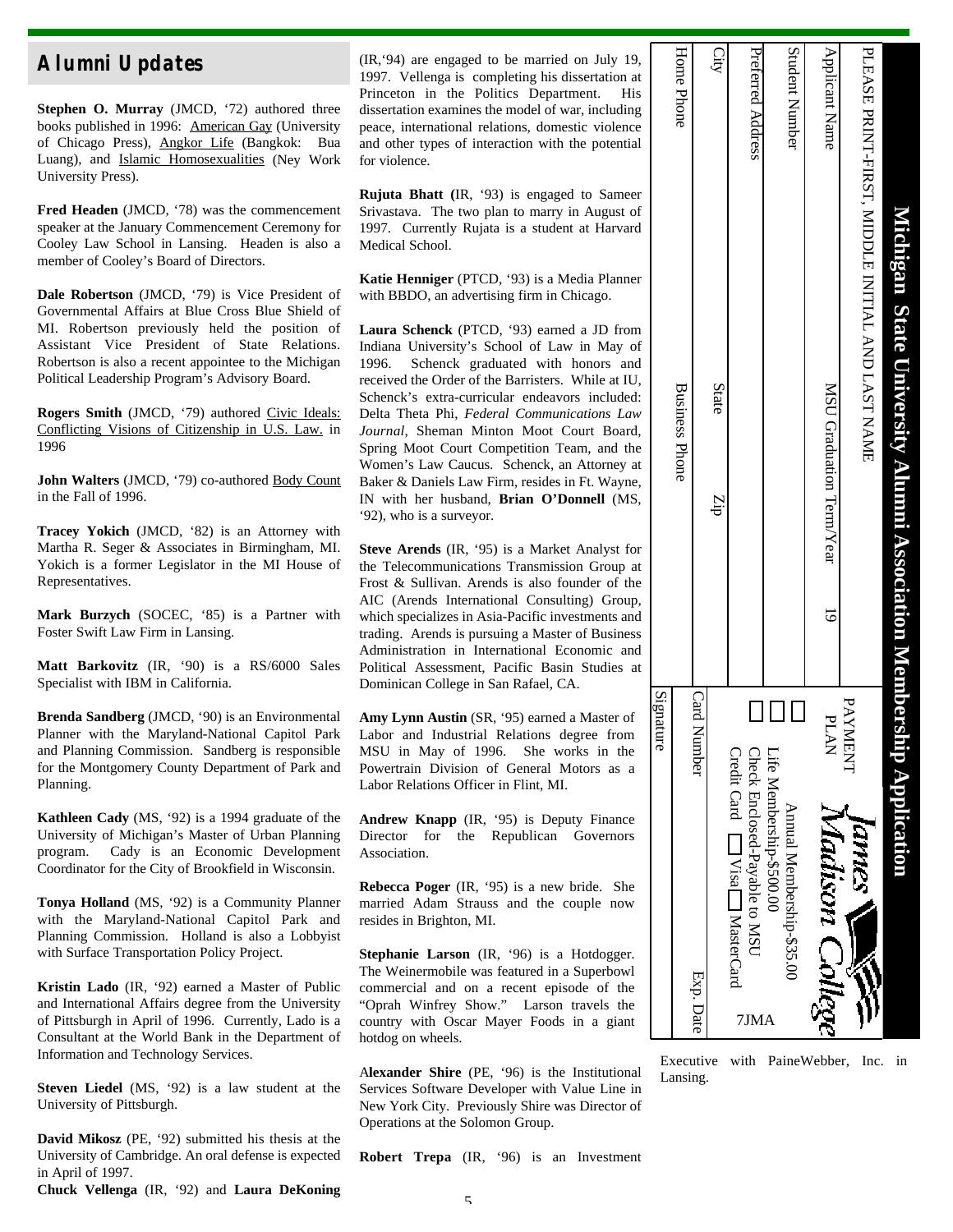## **FACULTY FINDS**

**William Allen** served on the accreditation team visiting Rhodes College for the American Academy of Liberal Education in December. In the spring Allen will lead a team to Baylor University.

**Mohammed Ayoob** will join the Secretary-General of the U.N. Conference on Human Rights to participate on a panel evaluating the impact and performance of the Human Rights Conference and the International Human Rights regime at the Center for the Global South, American University, Washington, D.C. "U.N. Conferences: Promises and Performance" evaluates the impact and performance of the various U.N. sponsored conferences on Human Rights, Women, Social Development, Population, and the Environment.

**Ayoob** will conduct a workshop from April 28 to May 2, 1997, in Johannesburg, South Africa, organized by the Defense Management Program, University of the Witwatersrand. The workshop on "The Effective and Democratic Management of Defense and Security in a Third World Context" will be attended by senior military officers and defense officials from the twelve countries comprising the Southern<br>African Development Community Development Community (SADC).

#### **Peter Dorman,** is the author of Markets and Mortality: Economics, Dangerous Work and the Value of Human Life.

**Dorman** is a recent appointee to a 15 member panel of the National Research Council. He will study child labor in the United States and its impact on health<br>and safety, education. social safety, education, social development, and its wider implications for low-wage labor markets. The N.R.C. is the research arm of the National Academy of Sciences.

**Norman Graham,** and his wife, Anna, gave birth to a healthy baby girl. Carolyn Graham joined our world on October 22, 1996.

**Douglas Hoekstra** has authored an article in a forthcoming *Presidential Studies Quarterly* entitled, "Presidential Beliefs and the Reagan Paradox."

**Kenneth Waltzer** is part of an MSU Collaborative preparing an educational CD-Rom entitled, "The Making of a CD-

## **Symposium on Science, Reason, and Modern Democracy**

Richard Zinman serves as Executive Director for the Symposium on Science, Reason, and Modern Democracy. The theme for 1996-97 is "The Idea of the Public Intellectual." Spring events include:

This year's conference will be held in East Lansing on April 11-13, 1997. It will be co-sponsored by the Symposium and Center for Theoretical Study.

If you would like to be on the Symposium mailing list or receive invitations to the informal discussions with Symposium guests, please call Professor Richard Zinman at 517- 353-8605 or e-mail at zinmanm@pilot.msu.edu.

## **Symposium on Global and Comparative Civil Society**

The Symposium is sponsored by James<br>Madison College. The Center for Madison College, International Studies and Programs of Michigan State University, The Center for European and Russian Studies and MSU's GTNet Node. Michael G. Schechter is chairing the event on Friday, March 14, 1997.

All events are open to the public and are free of charge, except dinner. For additional details or dinner reservations contact Donna Hofmeister at (voice) 517-353-6750 or (email) hofmeist@pilot.msu.edu.

ROM on Migration and Immigration."

The McGraw-Hill CD Rom focuses on American origins or the creation of the American nation, the making and remaking of the American people, the creation and invention of American culture, and varieties of American dreams.

It details stories of seven migrating groups -- Italians, Poles, East European Jews, Chinese, Japanese, Mexicans, and African Americans - who migrated to urban industrial America during the 1890s-1920s. It follows them from their places of origin through 4 ports of arrival (Ellis Island, Angel Island, El Paso International Bridge, and Northern train stations) to their various regional and local destinations, and it explores their lives and communities.

If you, or someone you know, is interested in joining the Founders Circle, please contact Lenore Ojibway, Director of Development, at 517-353-8600 or write to her c/o the College.

## **MONEY MATTERS**

## PEOPLE MATTER

People Matter is one of six new guiding principles at MSU. This concept is nothing new at James Madison. Madisonians are motivated by caring and compassion for others and by a commitment for the common good. This commitment is seen through the students, faculty, staff, alumni and friends. The level of passion engendered by Madison's alumni is the envy of many other colleges. At Madison, it is people who have made it great. It is people like you who will continue to fortify and strengthen this unique liberal arts experience.

Thank you to the following people for their volunteer efforts on behalf of Madison: alumni, parents, friends of the College, the Board of Visitors, especially the Institutional Advancement Committee. The following individuals are helping to build a resource base of human and financial capital crucial to the continued success of Madison: David Jones, Kermitt Brooks, Dr. Gordon Guyer, Celia Martin, Webb Martin, Anne Mervenne, Dale Robertson.

## FOUNDERS CIRCLE

This year the College is launching a new effort to build support for the College and to recognize individuals, honorary foundations and corporations who contribute gifts of \$1,000 or more to the College. This effort is called the Founders Circle. The Founders Circle is comprised of donors at three levels: the John Jay Associates (\$1,000+), the Alexander Hamilton Associates (\$2,500+), and the James Madison Associates (\$5,000+). A guest speaker is invited to address the Madison community on Sunday, April 13, followed by dinner to recognize Founders Circle members. Custom designed Founders Circle lapel pins will be presented to these charter members in appreciation for their generous support.

### **Founders Circle Steering Committee members:**

William and Susan Allen, Herb Garfinkel, Professor Martin Malin, James and Celia Martin, Webb and Jan Martin, R. E. Olds Anderson, Dixie Platt, Rodney and Lane Sabourin.

### **Founders Circle Charter Members:**

David Jones (Fund for American Studies), James Anderton IV, Walter Bartels-Class of 1990, Kermitt Brooks, Richard Cordray, Marilyn Darling, Janet E. Freeman, Ellen (Nell) Hennessy & Frank Daspit, Class of 1971, Dale Robertson-Class of 1979, Marilyn Rosenthal (The Rosenthal Family), Carmen Marino, Helen Rosenthal, Robert Bordley and Chuck Hillary.

## CORPORATE & FOUNDATION SUPPORT

We also thank our honorary foundation and corporate members: Fund for American Studies, Lynde and Harry Bradley Foundation, Philip Morris Companies, Ransom Fidelity Company, Frederick S. Upton Foundation.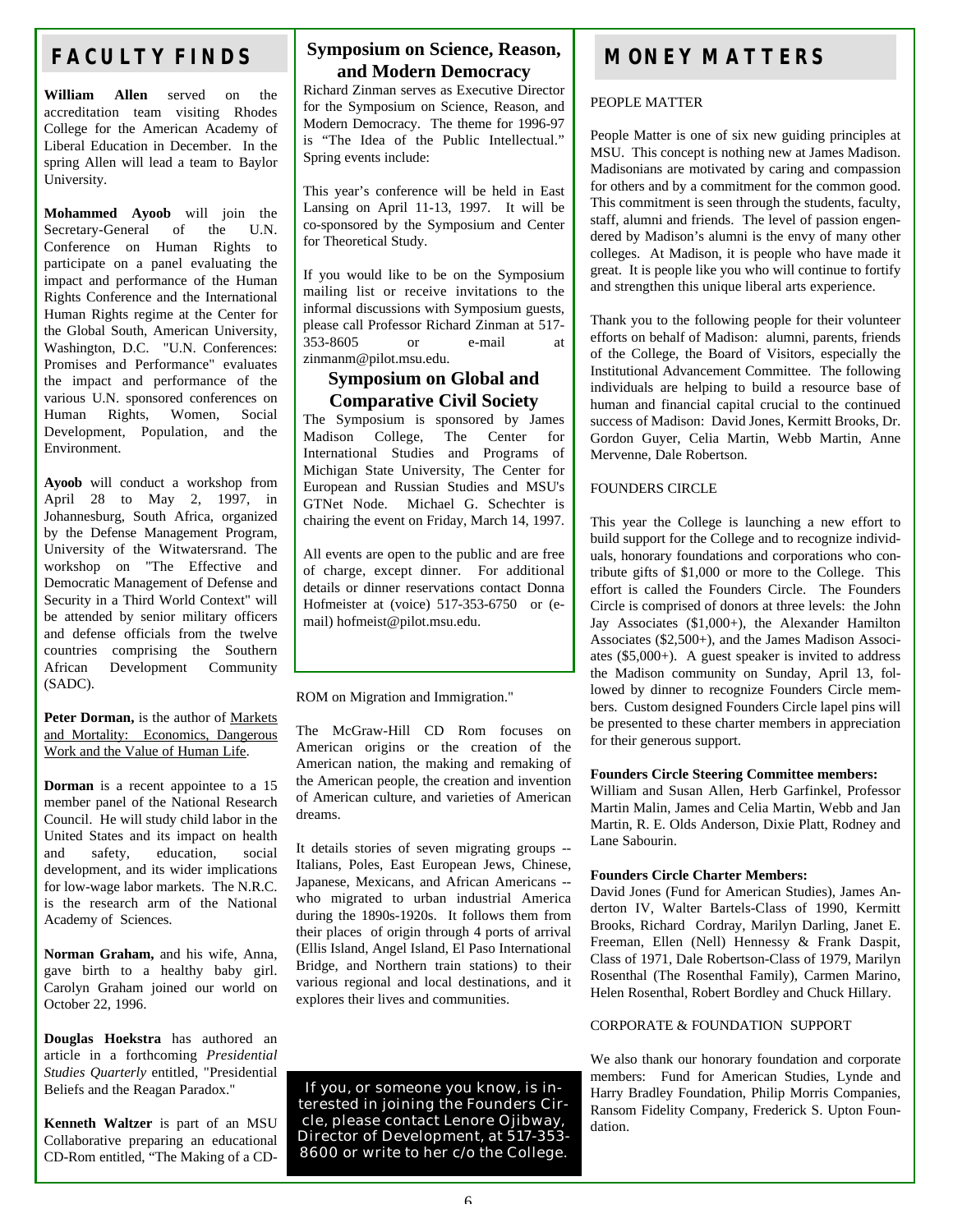sance, but in which he failed to consider the "interrelatedness of whiteness and blackness" as a vital and formative element of the social and cultural life of that seminal era in the nation's history. In such courses, to give another example, Langston Hughes' voice can hardly be missed in a discussion of modern American poetry, and Vachel Lindsay, William Carlos Williams, and Allen Ginsberg will be given a fuller appreciation if their responses to African American culture, both spontaneous and programmatic, are taken into serious consideration.

In this respect I would like to make you aware of something that need not be as obvious from within the United States as it is from without. From our perspective *all the hyphenated expressions and other compounds designating various minorities and ethnic groups in your pluralistic society, such as African American, Asian American, Irish-American, Jewish-American, and even Czech-American, for that matter, are being perceived first and above all through the semantics of the common denominator, that is the reference to America. For us, the modifiers are, no doubt, interesting, but only complementary and, therefore, secondary in relevance.* That is why black G.I.s in Europe during and after the war were seen as Yankees. Jesse Owens, despite the ugly racist campaign of the Nazi press at the time of the Berlin Olympic Games, was perceived as an American champion, and so were numerous black athletes that followed him. Louis Armstrong was welcomed in Prague in the mid-sixties as a great star of American music, and the Nobel Prize nomination of Toni Morrison was greeted as another tribute to modern American literature, as it was with Saul Bellow before, and, somewhat surprisingly, even with Isaac Bashevis Singer, though in his case you really had to twist and force your vision a bit to see him as an American, especially if you came from Silesia or Galicia.

At the recent Conference of the European Association for American Studies which took place in Warsaw only a week ago, I was involved in a staged dialogue on the topic of racial relations in the United States and Europe with an American historian David Goldfield. And here is one of the conclusions that the debate seems to have reached: While in the Old World, especially in its Central and Eastern parts, outbreaks of nationalism and ethnocentrism can step up into manifestations of racism, the most telling illustration being Hitler's Germany in the not so distant past, and various neo-nazi gangs, such as skinheads, in the present days, nationalism in the United States, along with the principles of liberal democracy, serves rather to restrain racist sentiments, working, as a matter of fact, against them. So the centrality of the **Americanness** need not be only an impression we get from the

*(Continued from page 4)* distance; it also happens to be enhanced by Americans themselves, of whatever ethnic or racial background, the moment they appear in a non-American environment. And coming from a country that despite its small size has contributed greatly to the body of immigrants to America and elsewhere, it is difficult to resist mentioning the fact that the number of American emigrants remains truly negligible if compared with the armies of immigrants to the United States who keep coming every year; although we, of course, still remember that not everybody came to this country out of free will and not everyone arrived as an immigrant.

> I strongly believe that to study the American history of racial relations, the experience in cultural diversity and pluralism is, both for the positive and negative implications, of seminal importance not only for Europeans who want to be academic experts in American studies but equally so for people who will be involved in practical political decision making in multicultural conditions. The whole political culture of dealing with racial and ethnic diversity and pluralism, including the understanding of concepts, such as affirmative action and the possessive investment in whiteness, is a rich and certainly not easily attained and accumulated resource of worldly wisdom which is of interest especially for the new European democracies. It is of special interest because it came into being under circumstances shaped by democratic principles, in a political culture of liberal individualism and an atmosphere of growing toleration, and because it has been a serious game of equality in the face of factually unequal opportunities.

> You may hear today a reading of African American culture that some of you will find partial and limited, a reading that you may find at times surprising, unfamiliar, even incorrect. But I dare ask for your patience and tolerance and would appreciate if you could take my notes presented here as a reflection on something that has real grounds, something that has become a psychological, cultural, even political reality for a people, or, at least most of a people in a country far away from the shores of America and yet a part of the same world that we refer to when we think of *our world*. If I speak here today of how Czechs, and most likely others in Central Europe, have understood Black American culture you will at the same time inevitably learn something about our own history, about our own strivings for cultural, even national identity, in fact, our own strivings for liberty.

> In my reference to liberty, to the hunger for liberation, I may have named the most important feature conspicuously present in the human events of African Americans as seen from our perspective, a trait in the black Americans' experience and culture appealing to us over the stretch of modern times. The "up from slavery" drive, originating in human dignity and pride of a cherished identity, could not be lost on a nation that has known bondage,

serfdom, repeated losses of national and human freedom. Booker T. Washington's credo, "I had rather be what I am, a Negro, than be able to claim membership with the most favored of any other race," sounds kin to the sentiment behind the Czech national renascence of the last century. It was deep sympathy and compassion with the suffering protagonist of Harriet Beecher Stowe's notorious story that we can feel in its Czech rendition, published as soon as 1853 under the title *Uncle Tom*; but the subtitle in the translation, which reads "Slavery in Free America," is also witness to the astonishment of the translator at the oxymoronic social reality in the New World as presented in the novel.

One could not expect much traffic of information between the provinces of the Austrian and later Austro-Hungarian empire and the United States, especially as regards Negro communities. Only speculations could be entertained on the links between the Unitas Fratrum of the Moravian Brethren and the Methodist Church of the black South, speculations on the importance of music and the role of singing in both congregations. Of some cultural relevance, though, and of very concrete fruition was the American visit of the Czech composer Anton¡n Dvorak, who became deeply impressed by "Negro melodies" and "Indian chants" that he had a chance to hear while travelling through the country. Henry Edward Krehbiel in his pioneering work, *A Study in Racial and National Music: Afro-American Folk Songs* of 1913, praised Dr. Dvorak for agitating serious interest in the black folk music, for pointing to its potential as inspirational source for "truly national music." As we know, Dvorak himself utilized some of the characteristic features of the Negro songs, as he sensed them, in his string quartet, string quintet, and, of course, in his *New World Symphony*. What he had to say about the songs in 1895 was deep and moving and was bettered only, I would dare say, by W.E.B. DuBois in his essays from "The Souls of Black Folk," eight years later.

A rather surprising parallel between Afro-Americans and Czechoslovaks was drawn by Alain Locke in the introductory essay to his eventful anthology, *The New Negro*, that marked the flowering moment of the Harlem Renaissance. Proclaiming Harlem a race capital, the black intellectual leader explains that he is making a comparison "with those nascent centers of folk-expression and self-determination which are playing a creative part in the world today." "Harlem," he continues, "has the same role to play for the New Negro as Dublin has for the New Ireland or Prague for the New Czechoslovakia." By that time, the whole of Central Europe, not just Paris and London, echoed with ragtime and jazz, which was played both by locals and occasional visitors from the cradle of the new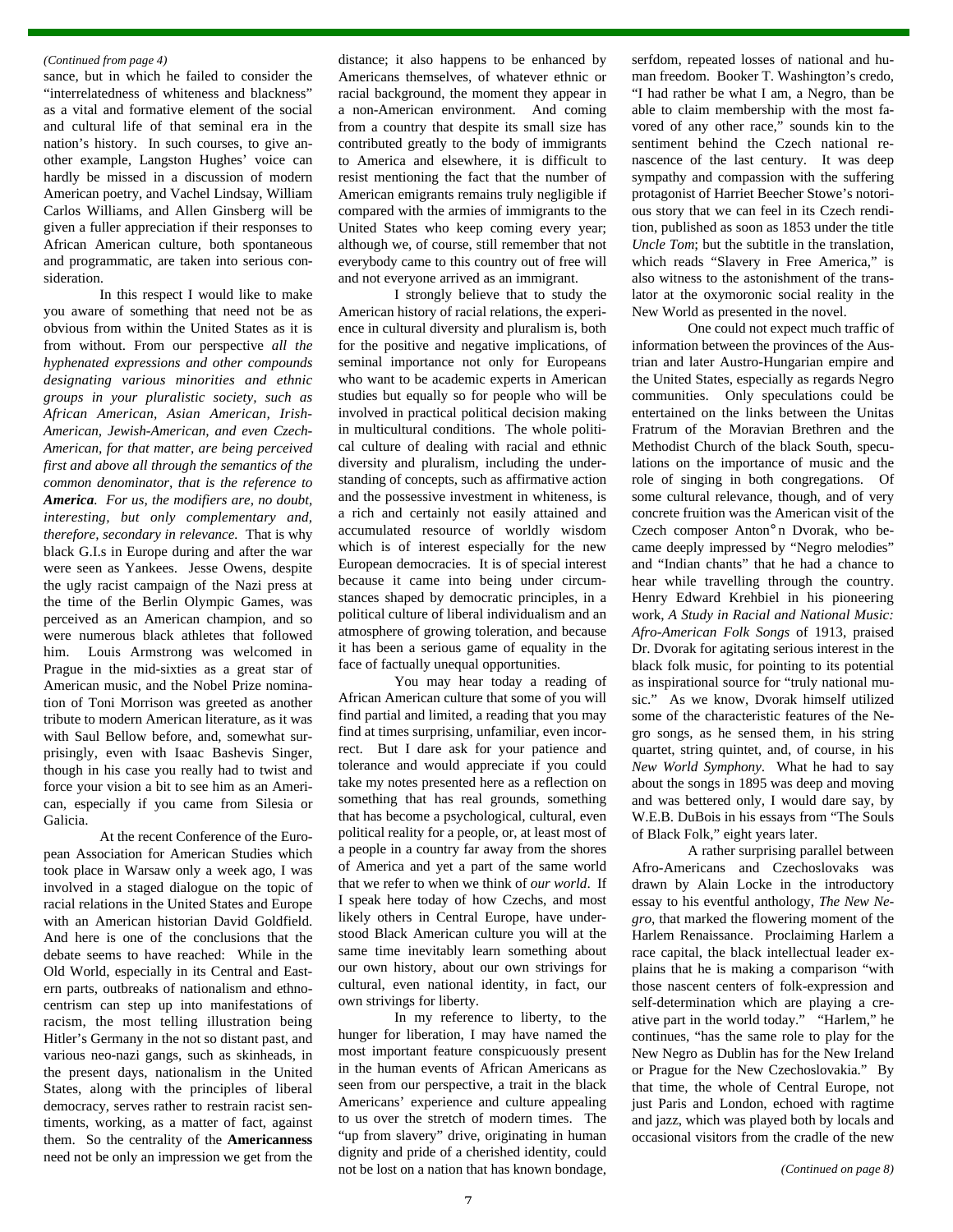musical genre and style. In 1928, Prague saw the publication of one of the earliest monographical treatments of jazz, written by a composer and experimental theater director, E.F. Burian. Jazz fans in the Czechoslovak capital also enjoyed the genuine talent of Jaroslav Jevek, a musical companion of two great actors-comedians, Jiri Voskovec and Jan Werich, who became true national heroes and embodiment of the best of what could be labeled as Czech wit and humor. Vernacular as the cultural identity of those three artists was, the inspiration by American pluralist culture was beyond any doubt - and it was, therefore, not unnatural for the three men to end up in New York, after Hitler occupied our country in 1939.

Much has been written on the role of jazz and later on the impact of rock during the long decades of totalitarianism imposed on our nation. Both for the Nazis and the Communists the music was ideologically suspicious, if not hostile, because it was American. But, moreover, it was also charged with a rebellious spirit and potential; as the Czech novelist Josef Skvorecky wrote, to "slavers, czars, fuehrers, first secretaries, marshals, generals and generalissimos, ideologists of dictatorship at either end of the spectrum" this music always appeared **a force** - too spontaneous, free, and, therefore, **menacing**. Improvisation as a principle of shaping behavior and performance is hardly acceptable to those who want total control of the people's bodies and minds. The clash of jazz with authoritarian power had serious but sometimes also quite humorous results. The story of the Jazz Section and its political persecution through the seventies and eighties in occupied Czechoslovakia could serve as an example of the former kind of consequences while the case of Inka Zemankova, the Czech jazz goddess for the generation of teenagers just before and after World War II, could offer a flavor of the latter. Josef Skvorecky informs us that in her very popular song the singer was telling her adoring audience that she "like to sing **hot.**" The German censor during the war objected to the vexing and provoking word and asked the artist to delete it; to comply with the request she replaced the word with a rhyming Czech expression, "z not," suggesting that she was, in fact, singing not spontaneously any more but "from notes," i.e., from written, dictated, musical scores. Listening to her "reformed" lyrics, everybody, of course, heard simultaneously the original version and the message was all the richer for the implied irony.

For Miss Zemankova's admirers, including Skvorecky's generation, the world seemed as unthinkable without jazz, so they maintained, as was life without dreaming. The author himself, whose novel *The Cowards* was banned immediately after publication in 1958 by the Communist authorities, expressed, through a fictitious alter-ego, his appreciation

*(Continued from page 7)* of the music in a rather profane statement dividing our civilization into the ages "before and after jazz." And it was in his novella *Bass Saxophone* that Skvorecky's passion for jazz as something omnipotent if not divine was voiced most eloquently and elegantly - in the story the music is capable of transcending fear and animosity even in the time of war. "There are two tongues within every language," the narrator muses, suggesting that only one, namely the tongue of jazz, the tongue of *soul*, can communicate beyond individual languages and cultures.

> So, not surprisingly, jazz and African American culture and literature became a battlefield for both the German Nazis and the soviet and Czechslovak Communists. Goebbels for some time even tried to save the music as entertainment for the "Volk" (not folk!) but then decided to discard it as a "Judeo-Negroid" product. *For the Reds an American Negro was to serve as a strong argument in their political propaganda against capitalism and bourgeois racism. But they had no use for him other than as a victim and were, therefore, not interested in the human being, in his arts and richness of his life.* W.E.B. Du Bois and Paul Robeson became representative and token American Negroes. The former was awarded an honorary degree at Prague Charles University in 1958, for which he expressed thanks in an address offering a vision of a bright communist future to mankind. The latter was welcome when performing in his beautiful warm voice, not just "Old Man River" but also the "Internationale." Whatever their own reasons for the alliance with the communist regimes could have been, they were undoubtedly exploited for ideological objectives.

> Most controversial, in this perspective, appears the case of Langston Hughes. He was not presented as the bard of his people and the creator of a modern black poetic idiom; many school generations in my country and in the Soviet Union knew the poet as the author of "Ballads of Lenin" and the American practitioner of socialist realisms. I myself have to confess to a second discovery of the artist some time in the late sixties. Only then, after we had access to the *Weary Blues* and *Ask Your Mama: Twelve Moods for Jazz*, and after learning of the poet's statements, such as, "I wouldn't give up jazz for a world revolution," did we know better. We also discovered that the blues singer's and Jesse B. Simple's kind of philosophical humor sounded kin to the Czech people. Just compare the tone of Hughes's poetic self complaining -

A year and a day in this

Great big lonesome town!

I might starve for a year but

that extra day would get me down and the message a scribbler left on a new big billboard that was put up again in Czech cities after the Soviet-led occupation of 1968: "With the Soviet Union Forever," it blared and the scribble countered, "Oh yes, but not a minute longer."

Obviously, the battle over which of the opposite sides, the official totalitarian authorities or the rather anonymous freedomcrazing people, would make better use of the identification or association with African American artists and their message, was soon decided by the very *nature* of that culture. Richard Wright, for instance, let the world know that while it was initially the John Reed Club that gave him an opportunity to be a writer he still could not "be a Communist." Ralph Ellison elaborated on his own disenchantment with the American Left that he found neither color-blind, as they liked to present themselves, nor democratic in behavior and thought.

It was quite difficult and often just impossible to have these writers translated and thus introduced to our reading public. And the same applied to James Baldwin, William Demby and a few others. Having taken into consideration that very few people could read American books in the original, both for material and linguistic obstacles, I started in the late sixties to cultivate my project of presenting the wealth of African American literature to our readers - and it was only a score of years later, in 1985, that my anthology, *Masks and Faces of Black America*, could appear in print offering a rich scope of authors from Frederick Douglass and Paul Laurence Dunbar to Toni Morrison and Ntozake Shange, and even more importantly, I believe, presenting that body of American literature as a distinctive entity with special traditional lines of development (autobiographical narratives, gospels, the blues) and yet a part of the national history of letters, a part, most likely more than other parts, feeding on the recognition of and zeal for democratic principle and ideas. The publishing history of the book is in itself an eloquent story of a truth-telling prospect in an environment ruled by lies. Translating American writers, and African Americans in particular, has always been an interesting and worthwhile challenge in linguistic and cultural terms; the efforts have become as much a chapter of our own literature as they are a part of the history of acquisitions from other cultures. In postwar Czech poetry, for instance, a whole gallery of Czech blues poets and songsters have been active, and though most of them would be quite distanced from the true form and spirit of the blues, the primary link can hardly be disputed. Nor can there be any doubts of the fruitful impact of African American music and literature on European modernism, a subject, of course, deserving a treatment in its own right.

The struggle for freedom, the striving for equal opportunities that democracy should be granting to all, and the quality of *(Continued on page 9)*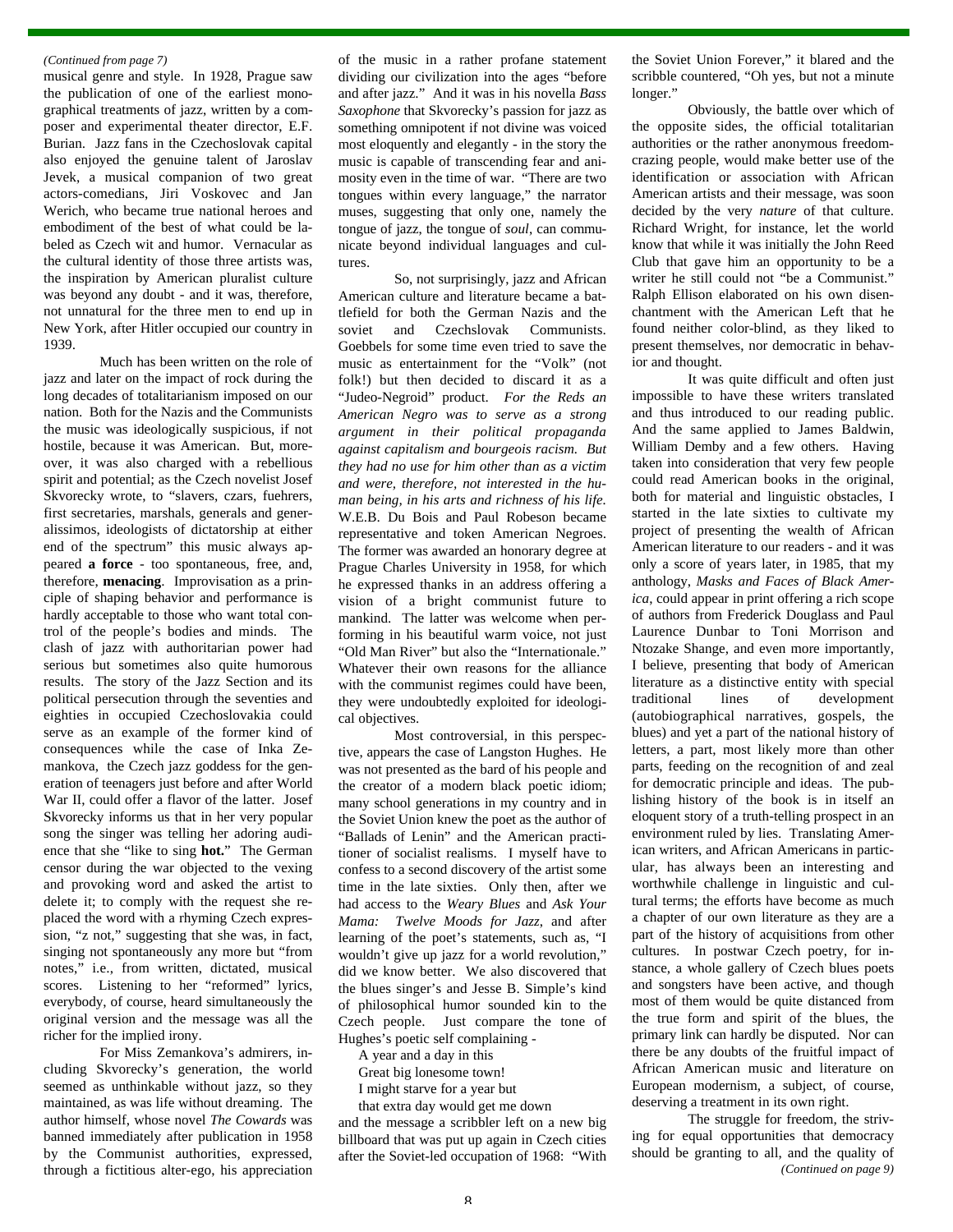soul as expressed in a great deal of African American culture - these seem to have been the prominent attraction and values appealing to us in distant Central Europe. Our scholars tried to grasp and rationally interpret those values, our artists managed to identify with them in a spontaneous way and it was, naturally, the latter group that affected a greater number of people in my country.

For many of our citizens, America never was more than a point of reference. However superficially informed such references as Broadway, Atlanta, Mississippi, or Harlem could have been, though, they still frequently became emotionally and even ideologically charged. Some of the allusions could be quite straightforward while others functioned in more oblique ways. Since reading "between the lines" happens to be a skill, Czechs, like African Americans, were given plenty of practice on throughout history, it could develop into a special art.

A popular musical group from Prague, The Spiritual Quintet, ran into difficulties in the seventies when they wanted to sing "Give Me Jesus." The title they eventually settled for was "Thirst," and when they performed the song it was clear to everyone that the "water" the singers asked for is to be read both as *faith* and *freedom*. Even the censors understood as the group could see from continued harassment.

I would like to conclude my remarks by paying tribute to a song of great symbolic power. We knew it had traveled the globe but hardly anybody could have guessed that it would carry on its musical wings the exciting message of the Velvet Revolution in Czechoslovakia which was started by our students after November 17, 1989. The song, indeed, became an anthem of the mass gatherings all over the country. With the names of Mahatma Gandhi, Martin Luther King, John Lennon, Vaclav Havel on their minds and lips, the demonstrators sang President Masaryk's maxim, "Truth Will Prevail," to the simple and powerful melody of *"We Shall Overcome."* And truth does prevail as we have, eventually, overcome. Also thanks to those with whom that moving song originated.

# *(Continued from page 8)* **Continued from page 8) STUDENTS LEADING THE PACK! Congratulations** satellite Writing Centers are out of this world

Although the Michigan State University Writing Center (WC) continues to develop new programs and presentations, time and funding restraints preclude it from serving the individual needs of every student and faculty member on campus. Therefore, Madison College (JMC) is attempting to adapt the Writing Center's initiatives to Madison students through its own Writing Consultancy. This satellite writing center is an overwhelming success and could serve as a model for other colleges at MSU.

The logistical advantages (staff and location) of a satellite center allow students to receive specific consulting on their papers. Because all JMC Consultants are Madison students, we have a general familiarity with our clients' assignments. This knowledge allows us to provide clients with more insight and advice. And because our office is in the faculty wing of the college in South Case Hall, consultants have continual contact with instructors about their assignments and special concerns. This arrangement better informs the Consultants about what to look for in clients' papers.

Something unique we do at JMC is to hold open workshops for students. These workshops take place once a week in classrooms, not our office, with two consultants seeing clients on a first-come, first served basis. While these workshops are sometimes extensions of our consulting hours, we also use them to address other needs of Madison students. For example, we conducted a "How to Take a Blue Book" presentation before all the Madison freshmen took their first test. Seventy people attended this workshop and were very responsive to our questions and comments. We also have used these workshops to target the specific needs of upperclass students.

# **to the McNair/SROP Participants**

Julia Almendarez, Jamie Dowell, Nicole Proctor, Leyuna Shaw, Kevin Simpson, Tiffany Stonestreet, Renita Underwood

James Madison College is proud to present its seven University Scholars for the Summer Research Opportunity Program. As a McNair/SROP participant, these students will engage in a ten month research and graduate school preparation program.

The program includes research with an MSU faculty mentor, graduate school visits, test preparation, and attendance at the national SROP conference at Purdue University.

Another benefit of having the Writing Consultancy within the College is that it allows consultants to ask questions and communicate regularly with the JMC writing faculty. This contact has increased the role of the Consultancy in the college. Not only are more instructors requesting our presence in classes to assist with peer response groups, they are counting on us=often scheduling special class days for consultants. This cooperation informs the faculty about what we do at the Writing Consultancy, which allows them to explain more clearly the services we offer to their students.

As the JMC Writing Consultancy continues to grow and develop, I hope other colleges will realize that satellite writing centers can be a highly effective way to offer support to student writers working in particular academic communities. With the help of the MSU Writing Center, faculty members can learn about starting their own collegespecific centers. It will take time to handle the logistics and train consultants for a satellite center, but the JMC Writing Consultancy proves that such a project can be done and is well worth the effort.

by Beau Kilmer

**A Madison Homecoming**  $\overline{1}$  . October 2-4

**The James Madison College Student Senate is sponsoring a design contest for the 30th Anniversary Sweatshirt. If you would like to submit a design, forward your artwork to the JMCSS c/o the College. The sweatshirt design will be featured in the summer issue of** *JMC Scene***.**

**The sweatshirt will cost between \$30.00 and \$40.00, including first class shipping and handling. A final price is dependent upon artwork.**